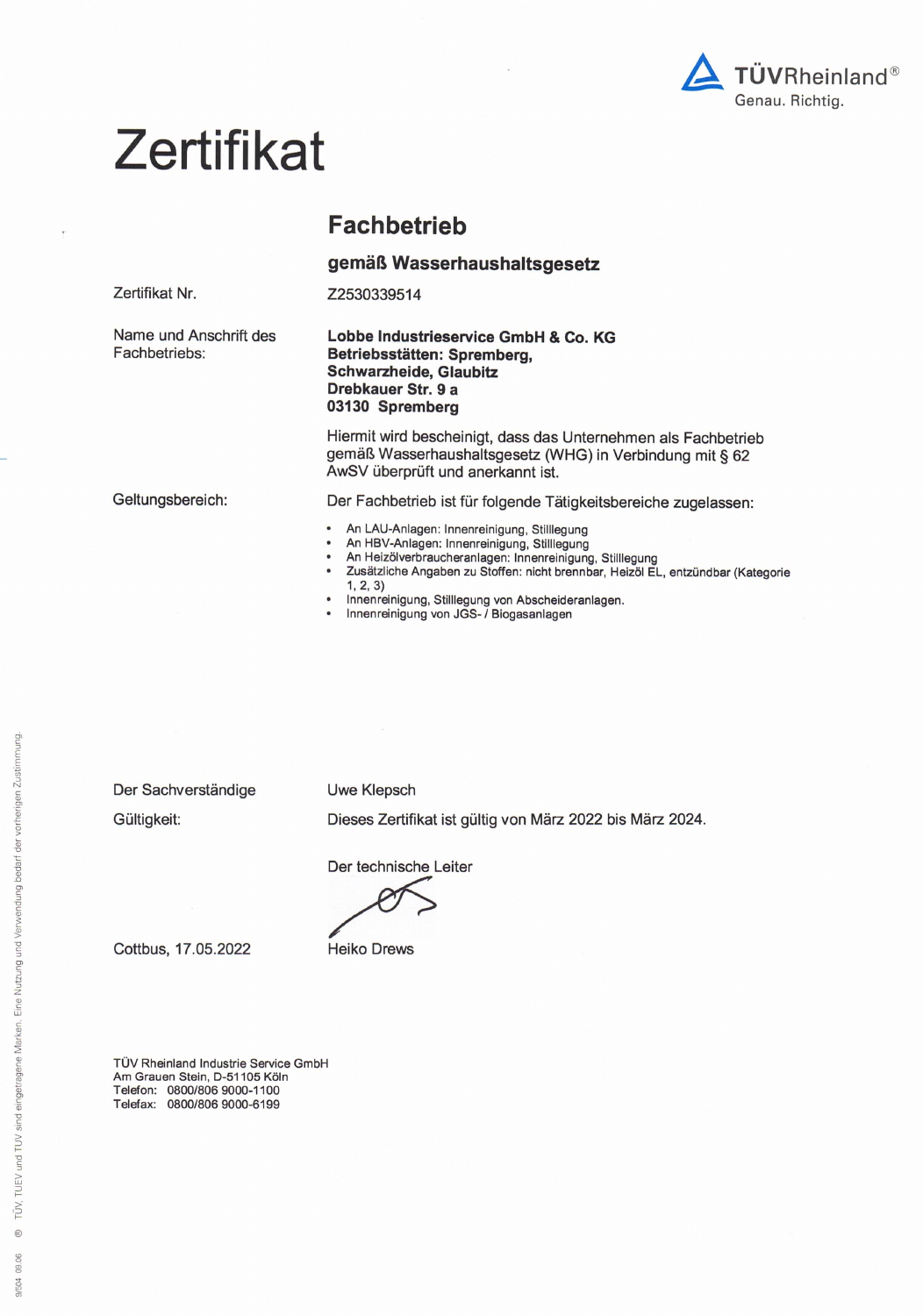

Telefor: 0800/806 9000-1100<br>
Telefax: 0800/806 9000-6199<br>
TV Rheinland Industrie Service GmbH -Burger Chaussee 9 - 03044 Cottbus<br>
Lobbe Industrieservice Lobbe Industriese, Lobbe Industriese<br>
Convariabled e, C. KG<br>
Betrieb GmbH & Co. KG<br>
CombH & Co. KG<br>
Stenglingser Weg 4-12<br>
58642 Iserlohn<br>
1010413<br>
58642 Iserlohn<br>
1010413<br>
58642 Iserlohn<br>
1010413<br>
586425<br>
Externer Hinweis:<br>
Equipment-Nr.:<br>
Externer Hinweis:<br>
Externer Hinweis:<br>
Externer Hin

TÜVRheinlan<br>
Genau. Richtig.<br>
<sup>Betriebsort:</sup><br>
Lobbe Industrieservice GmbH & Co. KG<br>
Betriebsstätten: Spremberg,<br>
Schwarzheide, Glaubitz<br>
Drebkauer Str. 9 a<br>
03130 Spremberg<br>
Externer Hinweis:<br>
Eugunen-Nr.: 1038100<br>
Kunden-Stenglingser Weg 4-12<br>
58642 Iserlohn<br>
58642 Iserlohn<br>
103840<br>
58642 Iserlohn<br>
103840<br>
Externer Hinweis:<br>
Externer Hinweis:<br>
Externer Hinweis:<br>
Externer Hinweis:<br>
Externer Hinweis:<br>
Externer Hinweis:<br>
2684251<br>
2684251<br>
268

# Bericht über die Prüfung eines Fachbetriebs<br>Nr.: 2530339514

# Externer Hinweis:<br>
Equipment-Nr.: 1038100<br>
Kunden-Nr.: 1038100<br>
Standort-Nr.: 1038100<br>
Nr.: 2530339514<br>
Prüfdatum: 29.03.2022<br>
Art der Prüfung: Wiederkehrende Prüfung mit erheblicher Einschränkung<br>
Prüfgrundlagen:<br>
Prüfgru Externer Hinweis:<br>
Equipment-Nr.:<br>
Equipment-Nr.:<br>
Standort-Nr.:<br>
Nr.: 2530339514<br>
Art der Prüfung: Wiederkehrende Prüfung mit erheblicher Einschränkung<br>
Prüfgrundlagen:<br>
Celtungsbereich<br>
Der Geltungsbereich<br>
Der Geltungsb

## Prüfgrundlagen: AwSV

# Geltungsbereich

Frieder, 2530339514<br>
Nr.: 2530339514<br>
Korre<br>
Art der Prüfung: Wiederkehrende Prüfung mit erheblicher Einschränkung<br>
Prüfungulagen:<br>
AwsV<br>
Geltungsbereich<br>
Der Geltungsbereich<br>
Der Geltungsbereich ist auf Seite 2 zu diesem Früfgrundlagen:<br>
AwSV<br>
Geltungsbereich<br>
Der Geltungsbereich ist auf Seite 2 zu diesem Bericht dargestellt.<br>
Prüfumfang:<br>
Betriebliche Voraussetzungen/Organisation, Personelle Voraussetzungen, Materielle Voraussetzungen (We

For Geltungsbereich<br>
Der Geltungsbereich ist auf Seite 2 zu diesem Bericht dargestellt.<br>
Prüfumfang:<br>
Betriebliche Voraussetzungen/Organisation, Personelle Voraussetzungen, Materielle Vorausset<br>
Ergebnis der Prüfung:<br>
Die Prüfumfang:<br>
Betriebliche Voraussetzungen/Organisation, Personelle Voraussetzungen, Materielle Voraussetzungen (Werkstatt)<br>
Ergebnis der Prüfung ist abgeschlossen.<br>
Bei ePrüfung ist abgeschlossen.<br>
Bei ePrüffristen für die Friebmis der Prüfung:<br>
Die Prüfung ist abgeschlossen.<br>
Bei der Prüfung wurden keine Abweichungen festgestellt.<br>
Beurteilung:<br>
Die Anforderungen gemäß AwSV sind erfüllt. Der Fachbetrieb darf in dem beschriebenen<br>
Seitungsbe Früffristen für die wiederkehrenden Prü<br>
Vorschlag aufgrund des Prüfergebnisses<br>
Prüfungsart attue<br>
Wiederkehrende Prüfung mit<br>
erheblicher Einschränkung<br>
Cottbus, 17.05.2022<br>
Der Sachverständige<br>
Uwe Klepsch<br>
Since the Me

Cottbus, 17.05.2022

Der Sachverständige

5<br>
Dieses Dokument ist ohne Unterschrift gültig und umfasst 2 Seite(n) und 1 Anhang.<br>
Für die Auftragsabwicklung haben wir wesentliche Objektdaten und Ihre Anschrift gespeichert. Der Datenschutz ist gewährleistet.<br>
Dieses

 $\overline{\phantom{a}}$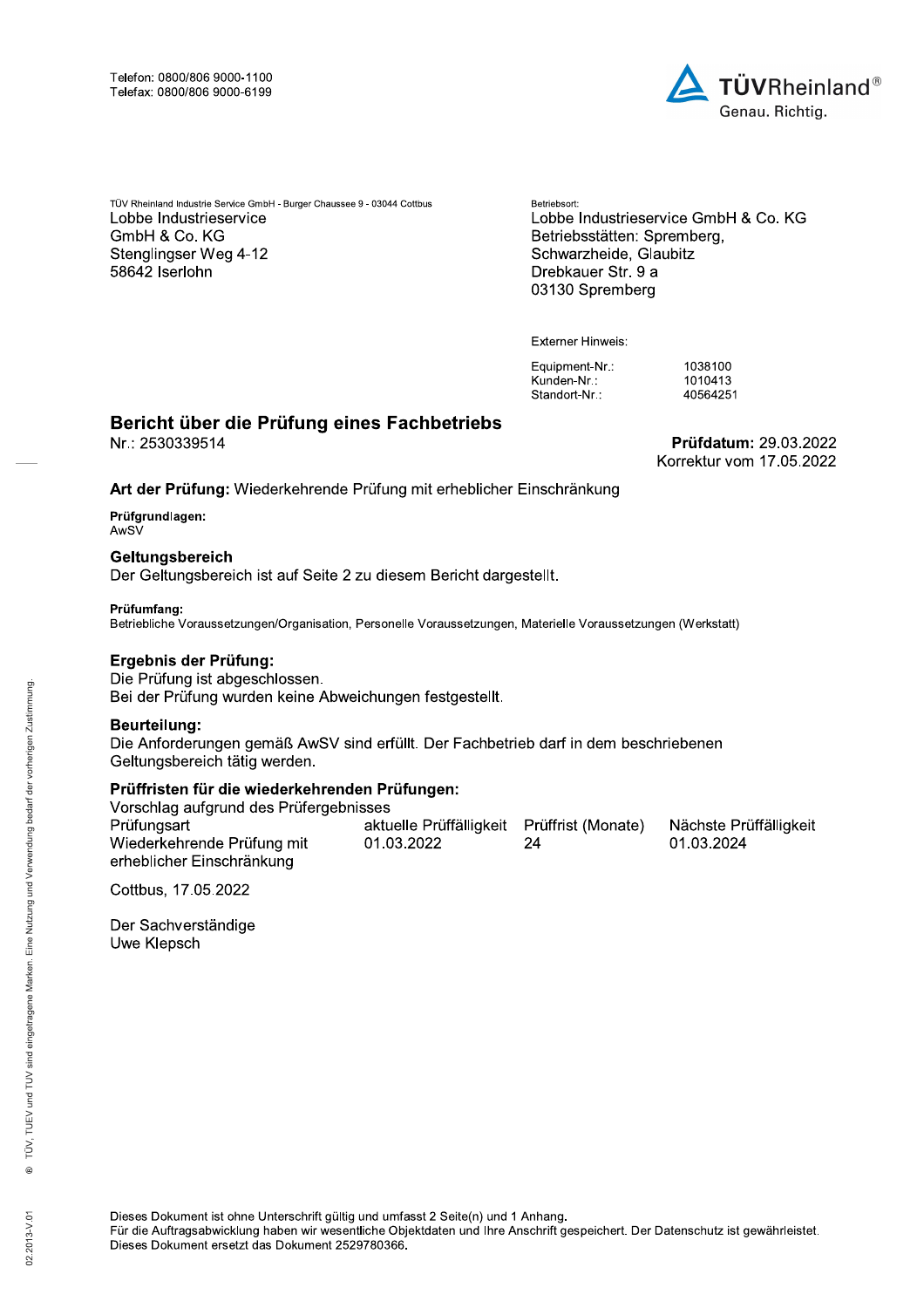

# **Hinweise**

- $1<sub>1</sub>$ Eine Referenzanlage ist vorzustellen (2. Halbjahr 2022).
- $2.$ Fa. Lobbe hat Betriebsstätten in Spremberg, Schwarzheide und Glaubitz.

# Geltungsbereich

Der Fachbetrieb ist für folgende Tätigkeitsbereiche zugelassen:

- An LAU-Anlagen: Innenreinigung, Stilllegung
- An HBV-Anlagen: Innenreinigung, Stilllegung  $\overline{\phantom{a}}$
- An Heizölverbraucheranlagen: Innenreinigung, Stilllegung  $\bullet$
- Zusätzliche Angaben zu Stoffen: nicht brennbar, Heizöl EL, entzündbar (Kategorie 1, 2, 3)  $\bullet$
- Innenreinigung, Stilllegung von Abscheideranlagen.  $\bullet$
- Innenreinigung von JGS- / Biogasanlagen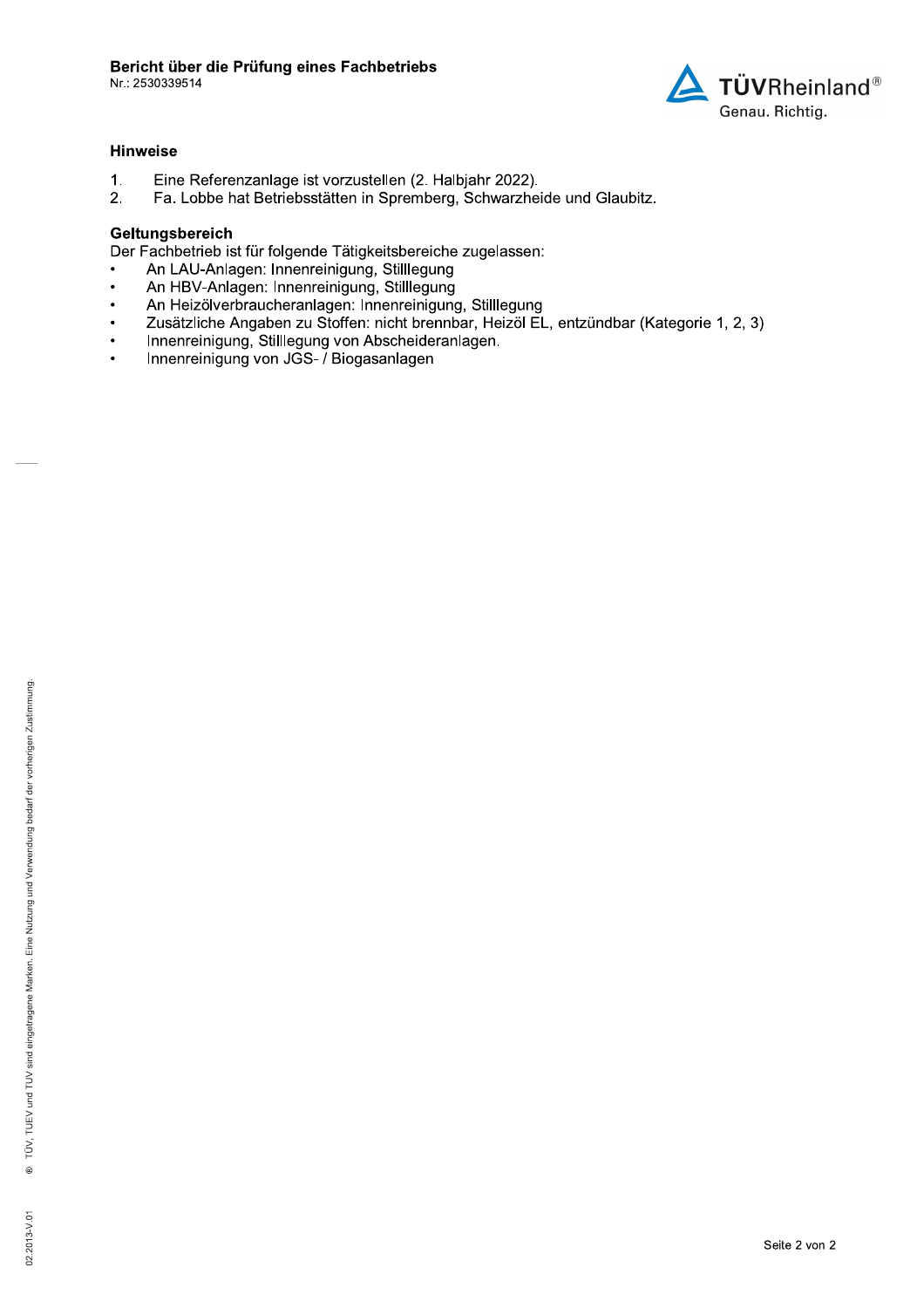

# Anlage zur Bescheinigung über die Prüfung eines Fachbetriebs

Nr. 2530339514

Kunden-Nr. 0001010413 Equipment-Nr.: 1038100

Seite 1/2

Betriebliche Voraussetzungen

⊠ Haftpflichtversicherung für Gewässerschäden in Höhe von mindestens 1 Mio EUR

Versicherungsgesellschaft: AXA Versicherung AG Police-Nr.: 53236018543 Bemerkungen: Deckungssumme 10,0 Mill. € / 5,0 Mill. € für Umwelthaftpflicht- / Umweltschadenversicherung

## $\mathbf 1$ Betrieblich verantwortliche Personen (BVP):

| Name                                                                  | Henri Teschner                        | <b>Bernd Schröter</b>                 | Andreas Schönherr                        | <b>Rico Fiedler</b>                  |  |
|-----------------------------------------------------------------------|---------------------------------------|---------------------------------------|------------------------------------------|--------------------------------------|--|
| Qualifikation                                                         | Agrotechniker                         | E-Techniker                           | Kanalbauer                               | Baufacharbeiter                      |  |
| betriebl. Stellung,<br>Funktion                                       | Vertriebsmitarbeiter                  | Vertriebsmitarbeiter                  | Gewerblicher<br>Mitarbeiter              | Vorarbeiter                          |  |
| Anschrift                                                             | Drebkauer Str. 9a,<br>03130 Spremberg | Drebkauer Str. 9a.<br>03130 Spremberg | Am Flugplatz,<br>01987 Schwarz-<br>heide | Industriestr. C 3,<br>01612 Glaubitz |  |
| Telefon                                                               | 03563/390826                          | 03563/390821                          | 035752/8710                              | 035265/52900                         |  |
| Betriebsstätte                                                        | Spremberg                             | Spremberg                             | Schwarzheide                             | Glaubitz                             |  |
| Für die fachliche Qualifikation der BVP lagen folgende Nachweise vor: |                                       |                                       |                                          |                                      |  |
| Bescheinigung für<br><b>WHG-Grundkurs</b>                             | $\boxtimes$                           | $\boxtimes$                           | $\boxtimes$                              | ⊠                                    |  |
| Bescheinigung für<br><b>WHG-Fachkurs</b>                              | $\boxtimes$                           | П                                     | П                                        |                                      |  |
| Weiterbildungsnach-<br>weise (nicht älter als<br>2 Jahre)             | ⊠                                     | $\boxtimes$                           | $\boxtimes$                              | ⊠                                    |  |
|                                                                       |                                       |                                       | ן ו                                      |                                      |  |

Die Qualifikation ist ausreichend ........ Ja Vertreterregelung getroffen ................. Ja Weisungsbefugnis erteilt..................... Ja Bemerkungen: